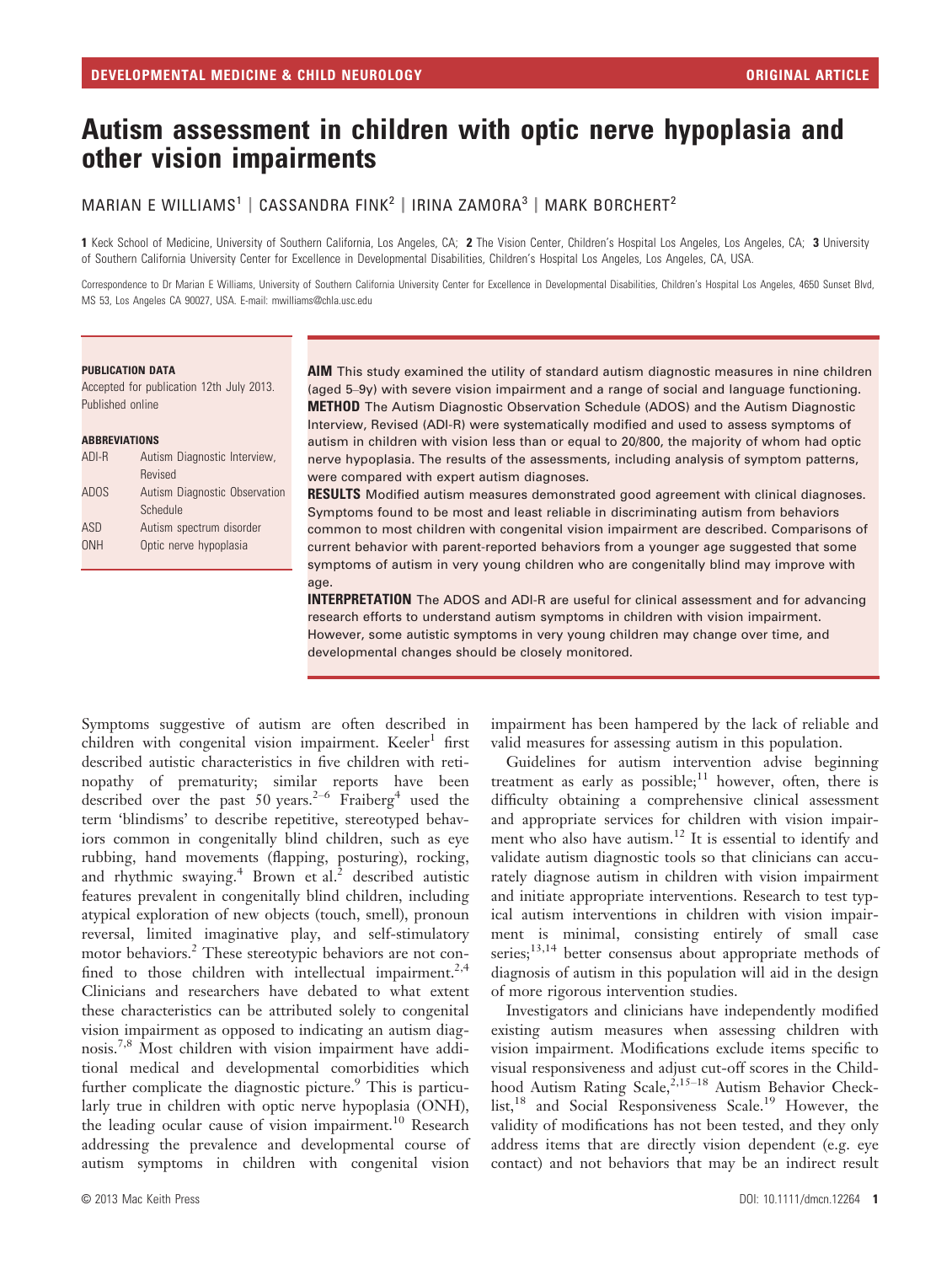of vision impairment. One published study of autism and vision impairment used retrospective chart data including the Autism Diagnostic Interview, Revised  $(ADI-R)<sup>20</sup>$  but without information about whether modifications were made, or specific findings about the ADI-R symptom profile of children with vision impairment both with and without autism.12 No published studies of children with vision impairment have used the 'criterion standard' observational measure, the Autism Diagnostic Observation Schedule  $(ADOS; ADOS-2).$ <sup>21,22</sup>

This pilot study systematically tested the utility of autism diagnostic measures in children with severe vision impairment with a range of social and language functioning. The objectives were (1) to determine if clinicians can reliably diagnose autism in children with severe vision impairment using modified ADOS and ADI-R measures; (2) to identify specific items on diagnostic measures that correspond with a clinical diagnosis of autism; and (3) to identify symptoms that may be common in all or most children with severe vision impairment and therefore could be less useful in diagnosing autism in this population.

# **METHOD**

## **Participants**

Nine children aged 5 to 9 years with severe vision impairment were recruited between May 2009 and September 2011 by a neuro-ophthalmologist at a major children's hospital, where all data were collected. Inclusion criteria were that children must have severe vision impairment, be ambulatory and be English-speaking. Severe vision impairment was defined as best corrected visual acuity of 20/800 (meaning the ability to see at 20 feet what a person with typical vision can see at 800 feet) or worse. An experienced pediatric neuro-ophthalmologist assessed visual acuity using methods described previously.<sup>23</sup> For children with limited communication, vision was assessed behaviorally and inclusion was based on an inability to fixate or pursue 6-inch toys as close as one foot. Since valid ADOS administration requires children to be ambulatory, children with significant motor impairment including cerebral palsy were excluded. In order to have an adequate sample to test the autism measures, the investigators purposefully selected individuals from a practice in which most of the blind children have ONH, a condition believed to predispose to autism.<sup>12</sup> Seven children were congenitally blind as a result of ONH. One child developed optic atrophy after an infection at the age of 4 years. Another child developed vision impairment at the age of 5 years as a result of a head trauma that led to subretinal hemorrhages, retinal gliosis, and cataract. Significant medical history was abstracted from the medical record and participant characteristics are presented in Table I.

#### Measures

#### Autism Diagnostic Observation Schedule

The ADOS is a semistructured, standardized observational assessment of communication, social interaction, and

#### What this paper adds

- This study demonstrates the use of modified autism measures in children with vision impairment.
- An analysis of autism symptom patterns in congenital severe vision impairment is provided.
- Developmental changes in children with congenital severe vision impairment are shown.

play.21 After consultation with experts on children with vision impairment and approval from the publisher, specific modifications were made regarding (1) free play, where toys with interesting sounds and textures were added to the standard set; (2) the construction task, where an inset shape puzzle was substituted for the standard puzzle; (3) the description of picture, where a zoo scene with raised and textured pieces was substituted for the standard picture. The assessor named each animal as the child felt it, then used the standard ADOS prompts to ask the child to talk about the animals; and (4) telling a story from a book, where a Braille children's book<sup>24</sup> was substituted for the standard book.

The ADOS- $2^{22}$  was published after the children were assessed. It is functionally equivalent to the ADOS except for updated diagnostic algorithms; codes were transposed onto the ADOS-2 algorithms to compare algorithms for use with this population.

### Autism Diagnostic Interview, Revised

The ADI-R is a semistructured, comprehensive diagnostic interview conducted with a parent or caregiver, focused on communication, reciprocal social interactions, and repetitive and stereotyped behaviors/interests.<sup>20</sup> It includes symptoms occurring in the present as well as a retrospective report of symptoms at the age of 4 years. After consultation with experts on children with vision impairment and approval from the publisher, specific modifications were made regarding (1) the onset of symptoms, where symptoms other than vision impairment (developmental, communication, or social concerns) were focused on; and (2) items involving vision, where references to vision were deleted, but examples related to other sensory modalities were retained, or questions were modified to fit children with vision impairment (e.g. changing of 'what does s/he do if someone else smiles at her/him?' to 'what does s/he do if someone says something nice to her/him?').

Fourteen ADI-R items were modified; specific details are available in electronic supporting materials (see Data S1). Changes in scoring procedures for ADOS and ADI-R are discussed under 'Procedures'.

#### Developmental level

Since language level is critical in determining the appropriate ADOS module and in interpreting symptoms of autism spectrum disorder (ASD), and there are no measures of other aspects of development validated on children with vision impairment in this age group, assessment of children's level of development focused on language. The ADOS was videotaped and transcribed. Mean length of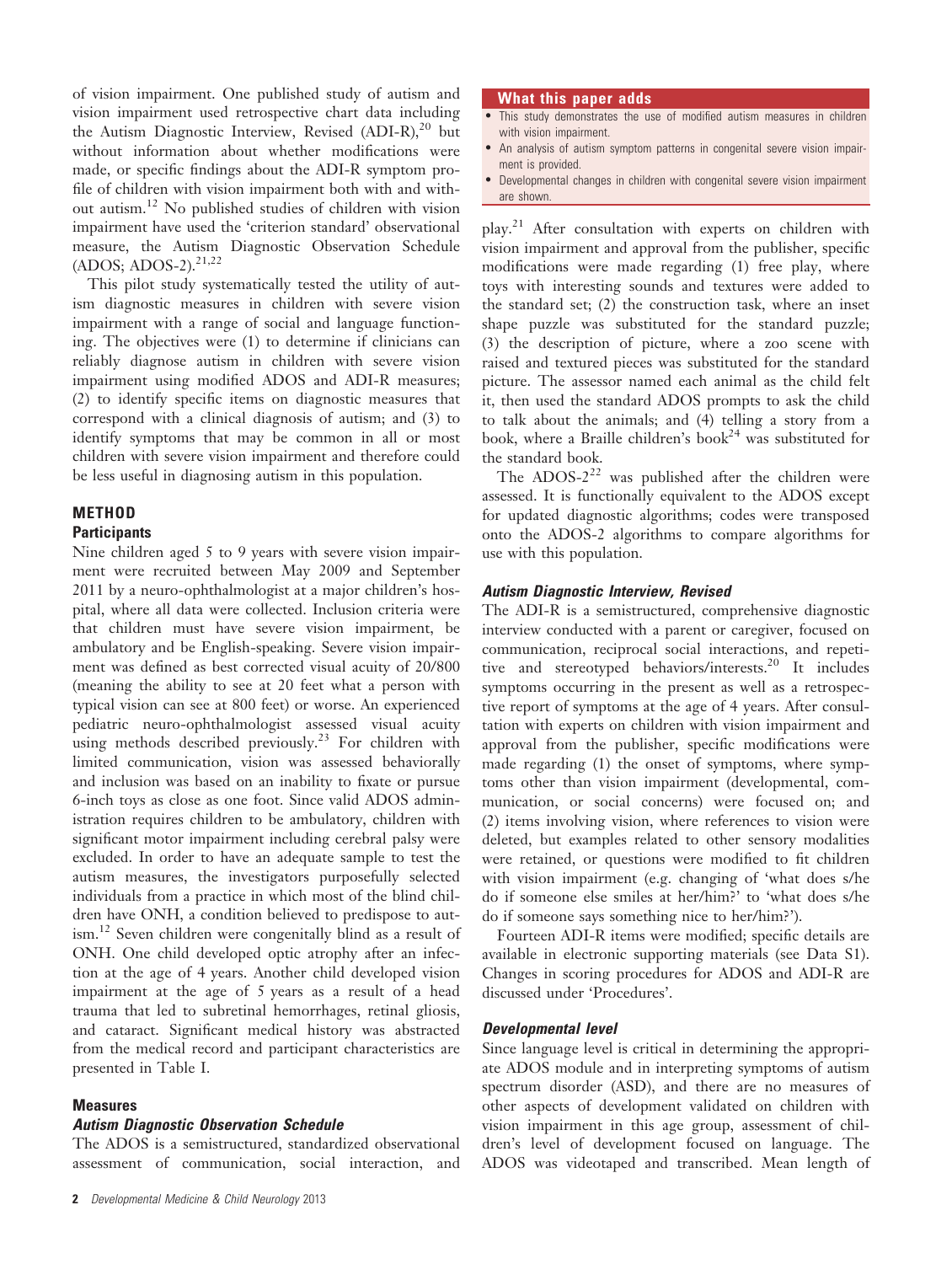|                | <b>Table I:</b> Characteristics of participants |   |                      |                                                                                         |                                                                                                        |                |                                                                                                                                        |  |
|----------------|-------------------------------------------------|---|----------------------|-----------------------------------------------------------------------------------------|--------------------------------------------------------------------------------------------------------|----------------|----------------------------------------------------------------------------------------------------------------------------------------|--|
| ID             | Age $(y)$                                       |   | Sex Ethnicity        | Vision diagnosis                                                                        | Best visual acuity                                                                                     | Language level | History                                                                                                                                |  |
| 1              | 5                                               | F | Latina               | ONH                                                                                     | <b>NLP</b>                                                                                             | 1              | Congenital VI, GHD, hypothyroid, CCH,<br>absent SP, global developmental<br>delay                                                      |  |
| 2              | 5                                               | M | Asian                | ONH                                                                                     | <b>LP</b>                                                                                              | $\mathbf{1}$   | Congenital VI, GHD, hypothyroid,<br>cortisol deficiency, no structural brain<br>abnormalities, global developmental<br>delay, seizures |  |
| 3              | 5                                               | F | Latina               | ONH                                                                                     | <b>NLP</b>                                                                                             | 3              | Congenital VI, GHD, DI, cortisol<br>deficiency, no structural brain<br>abnormalities, global developmental<br>delay                    |  |
| 4              | $\overline{7}$                                  | M | Latino               | <b>ONH</b>                                                                              | <b>LP</b>                                                                                              | 3              | Congenital VI, not tested for<br>endocrinopathies, parent-reported<br>SOD on MRI, 'academic delays'                                    |  |
| 5              | 6                                               | F | Latina               | ONH                                                                                     | Inaccurate reach for 2-inch<br>toy at 1 foot using both<br>eyes; only LP in either<br>eye individually | 4              | Congenital VI, GHD, CCH, global<br>developmental delay, seizures                                                                       |  |
| 6              | 9                                               | M | Latino               | <b>ONH</b>                                                                              | LP in right eye; poor<br>fixation on 6 inch toy at<br>1 foot in left eye                               | 4              | Congenital VI, GHD, CCH, absent SP,<br>global developmental delay (at 5y of<br>age)                                                    |  |
| $\overline{7}$ | 7                                               | F | African-<br>American | ONH                                                                                     | LP in right eye; 1/800 with<br>left eye                                                                | 4              | Congenital VI; child abuse/neglect up<br>to 5y of age, no other known<br>abnormalities                                                 |  |
| 8              | 5                                               | M | Caucasian            | Optic atrophy                                                                           | 20/1000 in right eye; LP in<br>left eye                                                                | 4              | VI caused by infection and papilledema<br>at 4y of age, sigmoid sinus<br>thrombosis on MRI                                             |  |
| 9              | 5                                               | M | Latino               | Left eye: cataract.<br>Right eye: retinal<br>gliosis. Both:<br>subretinal<br>hemorrhage | Motion perception                                                                                      | 4              | VI caused by abuse/head trauma at 5y<br>of age; no other known abnormalities                                                           |  |

F, female; ONH, optic nerve hypoplasia; NLP, no light perception; VI, vision impairment; GHD, growth hormone deficiency; CCH, corpus callosum hypoplasia; SP, septum pellucidum; M, male; LP, light perception only; DI, diabetes insipidus; SOD, septo optic dysplasia; MRI, magnetic resonance imaging.

utterance and additional information about language on the ADOS was used to determine language phase, following procedures outlined in Tager-Flusberg et al.<sup>25</sup> This rating provided an estimate of developmental functioning.

#### **Procedures**

Ethical approval for this study was provided by the Committee on Clinical Investigations (IRB). After obtaining informed consent, the modified ADOS and ADI-R were administered and scored by the first author, a licensed psychologist with research certification in both measures. The first and third authors independently made a clinical diagnosis of ASD based on the DSM-IV-TR criteria, using clinical impressions obtained through independent review of the child's behaviors, play, and social interactions with the therapist and the parent during the videotaped ADOS; parent's descriptions of the child's current and prior behaviors elicited during the ADI-R; review of available records provided by the parent; and clinical judgment about the impact of other factors on any behaviors observed or described, including, for example, the impact of vision impairment, developmental delay, medical conditions, cultural factors, or trauma history. Consensus of diagnosis was reached if the psychologists initially disagreed on diagnosis. Both psychologists are research-certified in the ADOS, and have extensive clinical experience in the assessment and

diagnosis of autism in children with complex comorbid developmental and medical conditions, including vision impairment.

The ADOS was scored using standard procedures except the following codes ('0' indicates non-autistic behavior): (1) unusual eye contact and integration of gaze and other behavior during social overtures were scored 'N/A' (coded '0' in the algorithm); (2) responsive social smile was scored '0' if the child smiled when the assessor talked to the child in a friendly manner that did not imply physical touching; (3) response to the child's name was scored '0' if the child paused and clearly oriented to the assessor (e.g. turning head or saying 'what?') – eye contact was not required; (4) pointing, requesting, showing, spontaneous initiation of joint attention, language production, and linked non-verbal communication were scored '0' if all criteria for '0' were met except integration of eye contact; (5) response to joint attention was scored '0' if the child responded to the assessor's verbal cue of 'look at that!' by orienting or verbalizing in an attempt to identify the object being referenced; and (6) regarding unusual sensory interest in play material/ person, close visual examination or tactual exploration (using the hands) to identify an object were not coded as unusual sensory interests.

The ADI-R was scored using standard procedures except the following codes: (1) direct gaze was scored 'N/A'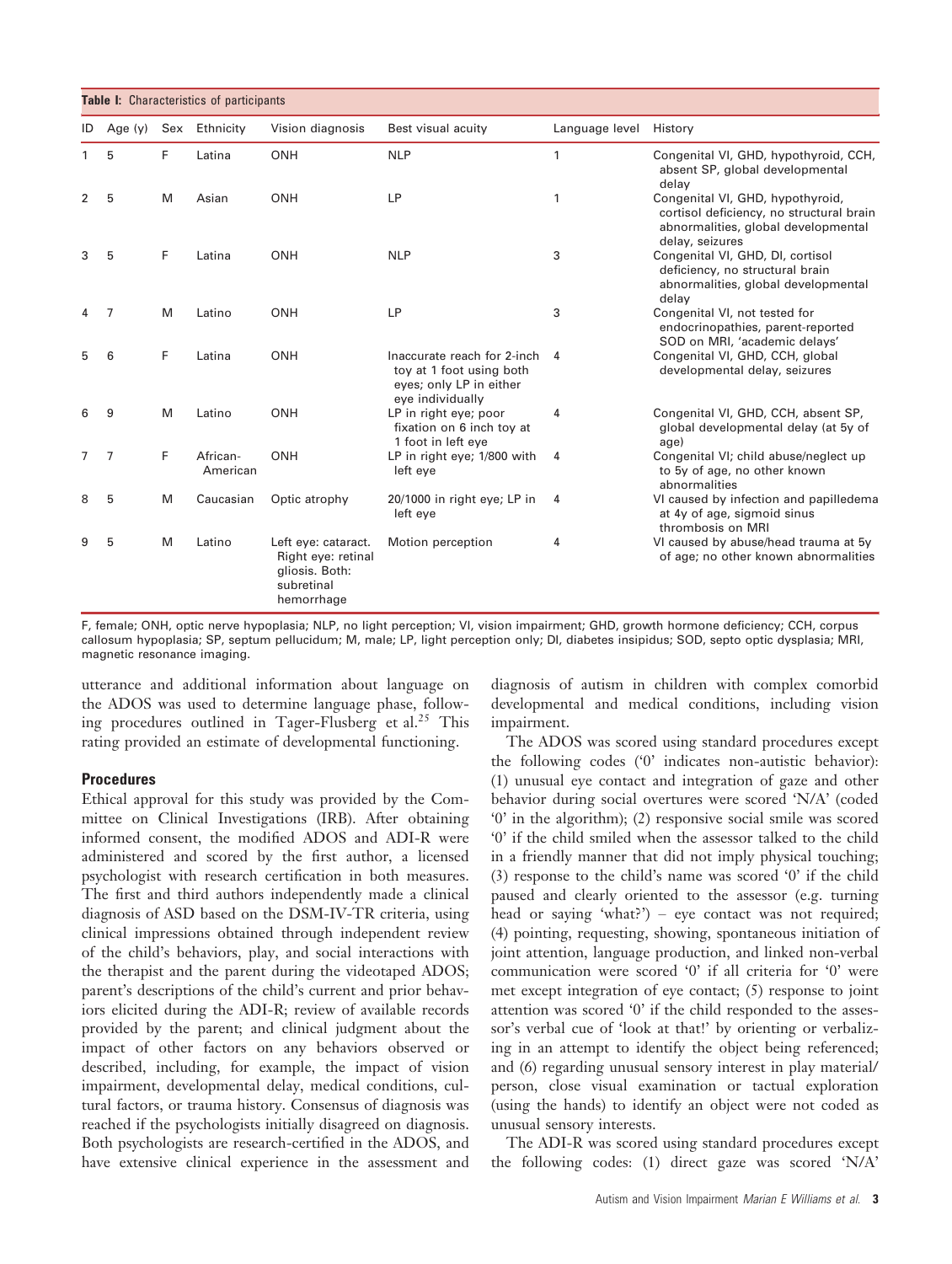(coded '0' in the algorithm); (2) social smiling was scored '0' if the child smiled in response to friendly verbalizations from others; and (3) pointing was scored '0' if the child pointed to express interest – eye contact not required.

## RESULTS

## Developmental level

On the measure of expressive language, two children were rated as language phase 1 (pre-verbal communication), two children were rated as language phase 3 (word combinations), and five children were rated as language phase 4 (sentences). Table I identifies those children who had a previous history of developmental delay documented in their medical chart.

#### Clinical autism diagnosis reliability

The two clinicians agreed on seven of the children's diagnoses (agreement rate 78%; kappa=0.55). In two cases, one clinician diagnosed pervasive developmental disorder not otherwise specified, and the other clinician diagnosed no ASD. The consensus diagnosis was no ASD in one case, and in the other pervasive developmental disorder not otherwise specified.

### Relationship between scores on diagnostic tools and clinical autism diagnosis

Scores on the diagnostic measures were compared to the clinical diagnoses; see Tables II and III for results. The ADOS classification using the original algorithm (with modifications described above) matched the clinician diagnoses in all cases. Using the ADOS-2 algorithm, one child without ASD clinical diagnosis scored above the ADOS-2 autism cut-off.

The ADI-R classification, using the standard diagnostic algorithm focused on symptoms at the age of 4 years with the modifications described above, matched the clinician diagnosis in five out of nine cases (56% agreement; kappa=0.14). Three parents reported marked improvement in their child's social communication and engagement after

| <b>Table II:</b> Diagnostic classifications by child |                                                    |                                                                                             |                                                    |                                                       |                                  |  |  |
|------------------------------------------------------|----------------------------------------------------|---------------------------------------------------------------------------------------------|----------------------------------------------------|-------------------------------------------------------|----------------------------------|--|--|
| ID                                                   | ASD<br>clinical<br>diagnosis                       | ADI-R<br>ADOS<br>classification<br>classification                                           |                                                    | ADI-R<br>current<br>behavior                          | Previous<br>diagnosis<br>of ASD  |  |  |
| 1<br>2<br>3<br>4<br>5<br>6                           | Autism<br>Autism<br>PDD<br>PDD<br>No ASD<br>No ASD | Autism<br>Autism<br>PDD<br>Autism<br>No ASD<br>No ASD<br>(autism on<br>ADOS-2<br>algorithm) | Autism<br>Autism<br>PDD<br>No ASD<br>PDD<br>Autism | Autism<br>Autism<br>PDD<br>No ASD<br>No ASD<br>No ASD | No<br>No<br>No<br>No<br>No<br>No |  |  |
| 7<br>8<br>9                                          | No ASD<br>No ASD<br>No ASD                         | No ASD<br>No ASD<br>No ASD                                                                  | Autism<br>No ASD<br>No ASD                         | No ASD<br>No ASD<br>No ASD                            | No<br>No<br>No                   |  |  |

ASD, autism spectrum disorder; ADOS, Autism Diagnostic Observation Schedule; ADI-R, Autism Diagnostic Interview – Revised; PDD, pervasive developmental disorder – not otherwise specified.

Table III: Sensitivity, specificity, and diagnostic agreement of measures

| Measure                              | Children<br>with ASD<br>diagnosis<br>exceeding<br>$cut-off (%)$ | Children<br>with no ASD<br>scoring below<br>$cut-off (%)$ | Agreement<br>with clinical<br>diagnosis<br>(%) | Kappa<br>statistic |
|--------------------------------------|-----------------------------------------------------------------|-----------------------------------------------------------|------------------------------------------------|--------------------|
| <b>ADOS</b><br>original<br>algorithm | 100                                                             | 100                                                       | 100                                            | 1.0                |
| ADOS-2<br>algorithm                  | 100                                                             | 80                                                        | 89                                             | 0.77               |
| ADI-R<br>standard<br>algorithm       | 75                                                              | 40                                                        | 56                                             | 0.14               |
| ADI-R<br>current<br>behavior         | 75                                                              | 100                                                       | 89                                             | 0.77               |

ASD, autism spectrum disorder; ADOS, Autism Diagnostic Observation Schedule; ADI-R, Autism Diagnostic Interview – Revised.

the age of 5 years. Using the current behavior score on the ADI-R and comparing it with the cut-offs for the diagnostic algorithm, ADI-R classification matched clinician diagnoses in eight out of nine cases (89% agreement; kappa=0.77). The following behaviors were abnormal based on parent report at the age of 4 years in all three children with congenital vision impairment who were not diagnosed with ASD, but were not abnormal in the non-congenital vision impairment group: reciprocal conversation, nodding head for 'yes', shaking head for 'no'; spontaneous imitation of actions; imaginative play with peers; range of facial expressions; initiation of appropriate activities; group play with peers; social disinhibition; circumscribed interests; repetitive use of objects or parts of objects; unusual sensory interests; hand and finger mannerisms; and other complex mannerisms.

Individual scoring codes were reviewed to determine which items best discriminated between children with and without a clinical diagnosis of ASD. Codes were considered to discriminate well if 75% or more of the children diagnosed with autism had a '1', '2', or '3' score, and almost all children with no ASD diagnosis scored '0'. Codes were considered to have poor discrimination if 80% or more of the children with no ASD scored '1', '2', or '3'. Table IV presents the individual items with 'good' and 'poor' discrimination for ADOS and ADI-R current behavior.

## **DISCUSSION**

This pilot study provides preliminary evidence in support of the clinical utility of the ADOS and the ADI-R in the evaluation of children with severe vision impairment. The data suggest specific symptoms that may be more reliable than others in discriminating autism from behaviors that may be common to all or most children with congenital vision impairment. These findings contribute to the limited literature on autism in children with vision impairment by utilizing a prospective (rather than a chart review) design as well as criterion standard observational and interview diagnostic measures, and detailing modifications so that findings can be replicated.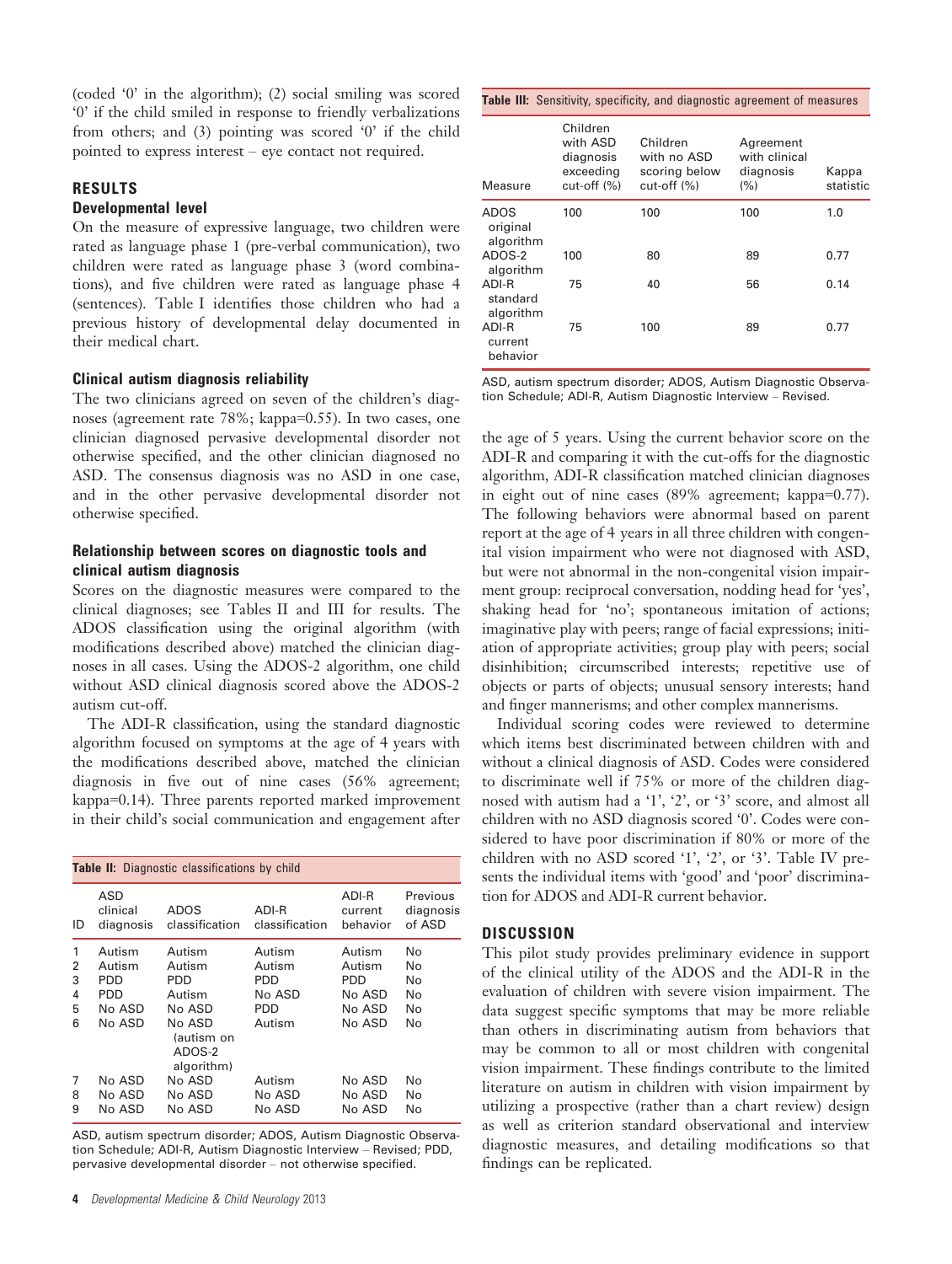| <b>Table IV:</b> Correspondence of clinical diagnosis with individual items |                                                                                                   |                                                     |                                                 |  |  |  |
|-----------------------------------------------------------------------------|---------------------------------------------------------------------------------------------------|-----------------------------------------------------|-------------------------------------------------|--|--|--|
| Correspondence<br>with diagnosis                                            | Autism Diagnostic Observation Schedule item                                                       | Children with ASD diagnosis<br>score 1, 2, or 3 (%) | Children with no<br>ASD score $0$ $\frac{1}{2}$ |  |  |  |
| Good                                                                        | Frequency of vocalization directed to others (module 1)/<br>amount of social overtures (module 2) | 75                                                  | 80                                              |  |  |  |
| Good                                                                        | Shared enjoyment in interaction                                                                   | 75                                                  | 100                                             |  |  |  |
| Good                                                                        | Response to name                                                                                  | 75                                                  | 100                                             |  |  |  |
| Good                                                                        | Response to joint attention                                                                       | 100                                                 | 100                                             |  |  |  |
| Good                                                                        | Quality of social overtures                                                                       | 100                                                 | 80                                              |  |  |  |
| Good                                                                        | Imagination/creativity                                                                            | 100                                                 | 100                                             |  |  |  |
| Poor                                                                        | Stereotyped/idiosyncratic use of words or phrases                                                 | 50                                                  | 20                                              |  |  |  |
| Poor                                                                        | Pointing                                                                                          | 100                                                 | 0                                               |  |  |  |
| Poor                                                                        | Facial expressions directed toward others                                                         | 100                                                 | 20                                              |  |  |  |
| Poor                                                                        | Unusually repetitive interests or stereotyped behaviors                                           | 100                                                 | $\mathbf{0}$                                    |  |  |  |
|                                                                             | Autism Diagnostic Interview-Revised                                                               |                                                     |                                                 |  |  |  |
| Good                                                                        | Spontaneous imitation of actions                                                                  | 100                                                 | 80                                              |  |  |  |
| Good                                                                        | Imaginative play with peers                                                                       | 100                                                 | 80                                              |  |  |  |
| Good                                                                        | Showing and directing attention                                                                   | 100                                                 | 80                                              |  |  |  |
| Good                                                                        | Seeking to share enjoyment with others                                                            | 75                                                  | 100                                             |  |  |  |
| Good                                                                        | Offering comfort                                                                                  | 75                                                  | 100                                             |  |  |  |
| Good                                                                        | Appropriateness of social responses                                                               | 75                                                  | 80                                              |  |  |  |
| Good                                                                        | Response to approaches of other children                                                          | 75                                                  | 100                                             |  |  |  |
| Good                                                                        | Abnormal, idiosyncratic, negative response to specific<br>sensory stimuli                         | 100                                                 | 80                                              |  |  |  |
| Good                                                                        | Aggression toward caregivers or family members                                                    | 75                                                  | 80                                              |  |  |  |
| Good                                                                        | Self-injury                                                                                       | 75                                                  | 80                                              |  |  |  |
| Poor                                                                        | Imaginative play                                                                                  | 100                                                 | 20                                              |  |  |  |
| Poor                                                                        | Friendships                                                                                       | 100                                                 | 20                                              |  |  |  |
| Poor                                                                        | Undue general sensitivity to noise                                                                | 100                                                 | 20                                              |  |  |  |

ASD, autism spectrum disorder.

Experienced clinicians using slightly modified diagnostic tools demonstrated interrater reliability in the diagnosis of ASD in the majority of children assessed. Results of ADOS testing and current behavior ratings on the ADI-R corresponded closely with clinical diagnoses, although these were not independent since clinicians used ADOS and ADI-R results in reaching a diagnostic conclusion; this approach is similar to that used by Lord et al.<sup>26</sup> in the original validation studies for the ADOS with sighted children.<sup>26</sup> Blindness did not prevent the children without ASD from demonstrating levels of social engagement and social communication during the ADOS that clearly distinguished them from children with ASD.

This study provides initial guidance regarding which symptoms may be most important in the diagnosis of autism in children with congenital severe vision impairment. Findings indicate that some symptoms suggestive of autism in sighted children do not distinguish children with ASD and vision impairment from children without ASD with vision impairment. Clinicians should be cautious about giving clinical significance to characteristics that were common in all or almost all congenitally blind children in the present study (thus showing limited specificity), such as repetitive or stereotyped finger or hand movements, repetitive interests or stereotyped behaviors, absence of pointing, limited range of facial expressions, undue sensitivity to noise, difficulty with imaginative play by parent report, and difficulty establishing age-appropriate friendships. Some of these symptoms (especially stereotyped behaviors) have also been found in other studies to be common in most children with congenital vision impairment.<sup>2,4,27</sup> Given the frequency of stereotyped behaviors in children without ASD with vision impairment, the revised ADOS-2 algorithms (which include stereotyped behaviors in the total score), may be less appropriate for children with vision impairment than the original ADOS algorithm, which excludes these behaviors from the total score.

On the other hand, there were many symptoms of autism that had more reliable clinical significance in this sample because they were not present in the children with vision impairment who did not meet criteria for a clinical ASD diagnosis. Blind children in this age group without ASD were able to demonstrate appropriate responsiveness to social situations and appropriate social overtures such as shared enjoyment, offering comfort, and directing others' attention. There were problematic behaviors reported almost exclusively in the blind children with ASD, and not in those without ASD, including aggression (toward family members and non-family members) and self-injury.

Another notable finding was that parents of several children with congenital vision impairment reported marked differences in their children's behavior before and after the age of 5 years, with more autistic symptoms at the age of 4 years (the focus of the ADI-R interview) compared with present symptoms (at the age of 6–9y). As these children developed and became more comfortable fully exploring their environments, their reciprocal social and communicative behaviors increased dramatically, and their self-stimu-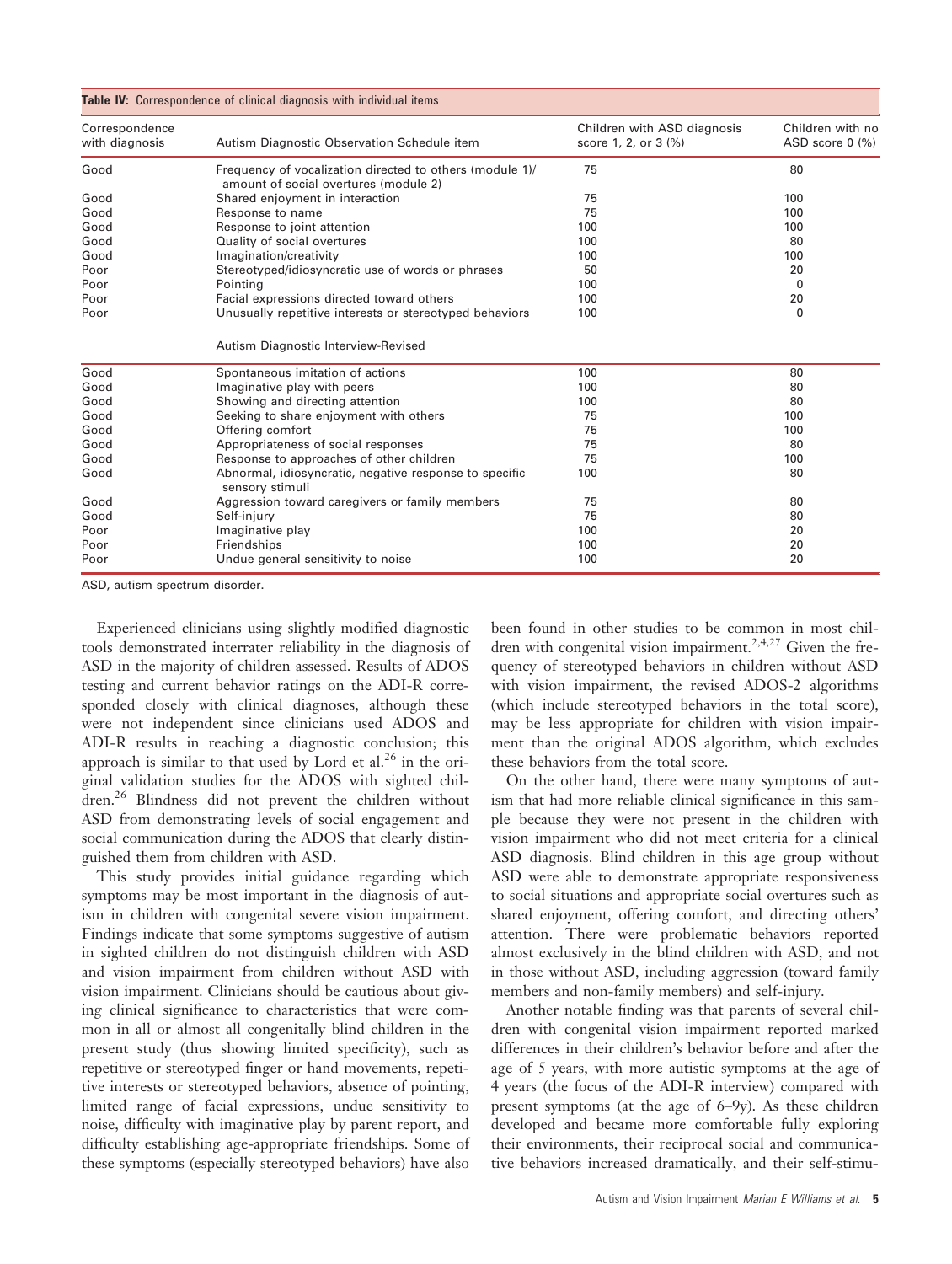latory and repetitive behaviors significantly decreased. Therefore, diagnoses of ASD in very young children with vision impairment may be less reliable than in sighted children and may not persist over time. This observation is consistent with research by Hobson and Lee, $17$  who re-evaluated nine congenitally blind children and sighted comparison children, all of whom were initially diagnosed with autism. Eight years after the initial diagnosis, only one of the nine blind participants met criteria for autism while all seven children in the sighted group continued to meet autism criteria. Additional research is needed to follow children with congenital vision impairment over time, with frequent assessments beginning in infancy, in order to identify common developmental trajectories in autistic symptoms. Measures such as those tested in this study would be especially helpful to allow delineation of changes in specific symptoms over time.

This is a preliminary study with a small sample size, and as such there are a number of limitations. The study does not attempt to determine the prevalence of ASD in children with severe vision impairment. Participants were not randomly selected, but rather chosen intentionally so as to provide a sample with a range of reported autistic-like symptoms and levels of developmental functioning to better test the utility of the autism measures. This preliminary evaluation of the utility of the modified autism measures was a first step toward being able to conduct robust research regarding ASD prevalence in this population. Subsequent research is needed to validate the measures in a larger sample, including children with a wider range of diagnoses and levels of vision impairment. Our study suggests that such a study may lead to modified ADOS and ADI algorithms and cut-offs for children with severe vision impairment.

All seven of the participants with congenital vision impairment had ONH. ONH is rarely isolated to vision impairment and the typical spectrum of associated clinical characteristics was represented in participants both with and without ASD in this study, including neuroradiographic abnormalities, endocrinopathies, and developmental delay. Autism can have multiple etiological pathways and associated clinical symptoms similar to ONH; however, it is difficult to know if the findings from this study can be generalized to children with isolated vision impairment.

The two participants with later-onset vision impairment were also the only participants with a diagnosis other than ONH. Neither participant demonstrated autistic symptoms. The small number of participants with later-onset vision impairment precludes drawing conclusions regarding differences between congenital and non-congenital groups. Qualitative clinical observations about the children with later-onset vision impairment suggested that they (1) used objects more in their play than the congenital vision impairment group; (2) oriented their face more toward the assessor when talking or listening; and (3) used gestures such as nodding the head for 'yes' and shaking the head for 'no', which were not observed in the children with congenital vision impairment. These preliminary observations

suggest that the ADOS may be useful in conducting studies using a much larger sample of children with congenital versus later-onset vision impairment, matched for level of vision impairment; such studies would be helpful in better understanding the impact of early congenital blindness on the development of social interactions.

None of the children in the study, including the four diagnosed with an ASD by the study clinicians, had been previously diagnosed with ASD. Three of the four parents of children with ASD noted that they had considered the possibility of ASD based on the suggestion of other parents who had a child with ASD, or a school professional. However, none of the physicians or psychologists working with the children had made a diagnosis of ASD. This finding of underdiagnosis of ASD in children with vision impairment is consistent with suggestions of other researchers.<sup>12</sup>

In summary, this study found that modified autism diagnostic measures, including observational and parent interview measures, are useful in conducting diagnostic evaluations in children with severe vision impairment. Clinicians should be cautious of diagnosing autism in very young children with vision impairment, since it appears that symptoms may improve markedly over the course of development in at least some children. In addition, clinicians should be aware that some behaviors (e.g. stereotypies) seem to have poor specificity in children with congenital vision impairment, since they are exhibited by so many children in this population, and therefore should not be considered indicative of autism. Nonetheless, the autism measures were useful in ruling out autism in those children with vision impairment who had appropriate socially reciprocal interactions, and suggest a promising methodology for conducting more extensive studies about the prevalence and developmental course of autism symptoms in children with vision impairment. When diagnosing autism in children with vision impairment, clinicians are encouraged to include multiple sources of information in reaching a clinical judgment, including observational measures, comprehensive parent interviews, and naturalistic observations; use of modified standardized measures such as the ADOS and the ADI-R may prove useful as part of a comprehensive evaluation.

#### ACKNOWLEDGEMENTS

This research was supported in part by a grant from the Joseph Drown Foundation. The funder had no involvement in study design, data collection, data analysis, manuscript preparation, and/ or publication decisions. The authors thank Ruth Rosner, Terese Pawletko, Pamela Garcia-Filion, and Adriana Anaya for their consultation and assistance with the study.

#### SUPPORTING INFORMATION

Additional supporting information may be found in the online version of this article:

Data S1. Recommended modifications to autism diagnostic interview–revised for children with vision impairments.